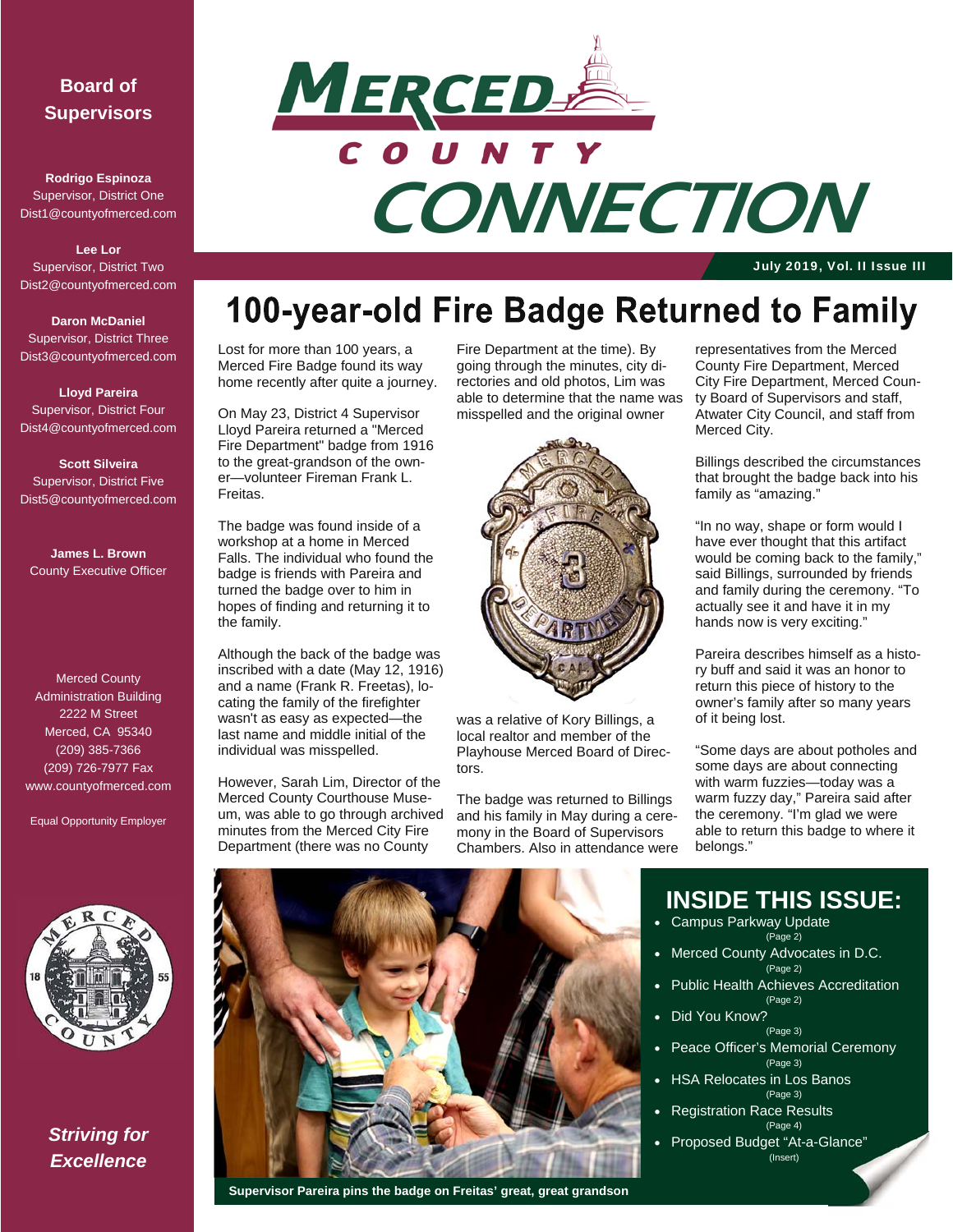## **Campus Parkway 3/4 Complete**

Segment II of Campus Parkway is still coming along! In June, crews poured portions of the concrete bridge that will bring the expressway over Highway 140 and the BNSF railroad tracks.

This is the first of four major concrete pours that need to happen to complete the bridges. To date, about 75 percent of Segment II is complete.

The overall Campus Parkway project includes the construction of a four-lane expressway from Highway 99, connecting to Highway 140, and extending to Yosemite Avenue. The current project was funded by State resources thanks to the efforts of former Senator Anthony Cannella and Assemblyman Adam Gray.

The current phase of the project (Segment II) remains on schedule to be finished in the first quarter of 2020. Once complete, Campus Parkway will represent the southeastern portion of the "Merced Loop System," which will eventually circle Merced City and connect surrounding communities.

Another important regional project is located at the opposite corner of the Merced Loop System. Known as the Atwater-Merced Expressway, the County is in the process of completing preliminary work and searching for funding opportunities for Phase 1B of the Expressway, which will extend it from its current Highway 99 interchange to the Mid-California International Trade District (formerly Castle Commerce Center.)





**This year's MCAG One Voice group in between meetings at the Nation's Capitol** 

### **Merced County Advocates in D.C.**  *Annual trip focuses on promoting policies and funding streams that are beneficial to Merced County and its local jurisdictions*

the Merced County Association of Governments' "One Voice" trip to Washington,

D.C. to advocate for a variety of regional projects and issues surrounding transportation, housing and homelessness, public safety, water, and economic development.

The delegation also included the cities of

In early May, Merced County participated in Merced, Atwater, Gustine, Livingston and Los Banos as well as staff from MCAG and Townsend Public Affairs, Inc.

> The group held 20 meetings with federal agencies and representatives over a two-day period.

**#AdvocatingForMercedCounty** 

## **County Public Health Department Achieves National Accreditation**

In June, the Merced County Department of Public Health announced that it received national accreditation—a benchmark that represents years of work to bring the County's Public Health system up to the highest national performance standards.

Merced County's Public Health Department is the first in the San Joaquin Valley to achieve this benchmark through the Public Health Accreditation Board and is one of fewer than 300 accredited health departments nationwide. This accomplishment required:

- Measuring Merced County Public Health's performance against a set of nationally-recognized standards;
- Promoting high performance and continuous quality improvement;
- Illustrating accountability to the public and policymakers;
- Increasing visibility to the public leading to greater trust.

Dr. Rebecca Nanyonjo-Kemp, Merced County's Public Health Director, said the accreditation process is a rigorous undertaking that involves multi-faceted, peerreviewed assessment procedures to ensure the department meets or exceeds a set of 100 quality standards and measures.

"Accreditation ensures that our programs and services are responsive to the needs of our community," she said. "It's also our receipt to the community that we are not only meeting, but in many cases exceeding requirements."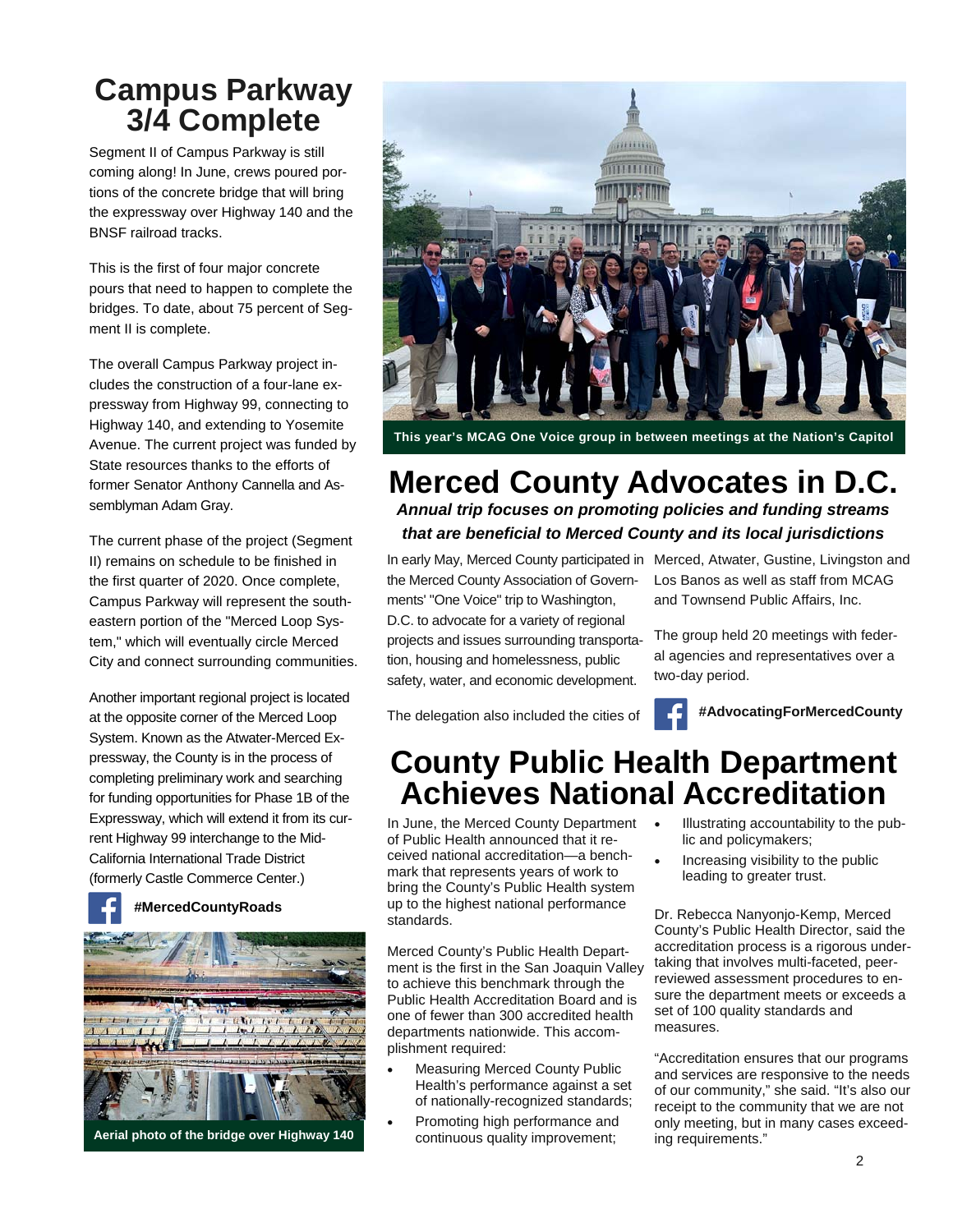## **Did You Know?**

Did you know that the Merced County Library offers a plethora of digital services? All are free to use through the Library and only require a library card.

#### **Libby, by OverDrive:**

Check-out up to six e-books or audiobooks at a time for your phone, tablet or computer. The best part—no late fees!

- 1. Download the "Libby, by OverDrive" app.
- 2. Find and select "Merced County Library."
- 3. Enter your library card.

#### **ValleyCat:**

Search, renew and place orders for books and e-resources throughout the entire San Joaquin Valley Library System.

- 1. Download the "SJVLS Library Catalog" app.
- 2. Enter your library card information.

#### **Pronunciator:**

Learn any of the 98 languages offered through personalized courses, music and more.

- 1. Download the "Pronunciator" app for either iPhone or iPad.
- 2. Enter login credentials as provided by Library staff.

#### **EBSCOhost:**

Offers online databases for topics such as car repair, health, history, home improvement, academic journals and many more.

- 1. Download the "EBSCOhost" app.
- 2. Obtain an authorization key from the Library to access databases.

#### **Cloud Library:**

Another resource to access ebooks for your phone, tablet or computer.

- 1. Download the "CloudLibrary by Bibliotheca" app.
- 2. Enter location.
- 3. Enter your library card information.



 **#MercedCountyDYK** 

## **Sheriff's Office Honors Fallen Law Enforcement During Memorial Ceremony**

Seventeen names—all of which are read out loud every year so they're never forgotten.

al Ceremony, which takes place in front of the Peace Officer's Memorial Wall outside of the County Administration Building.

These are the names of local law enforcement personnel who died in the line of duty dating back to 1914.

*"We hear a lot about what it is to be a hero—have no doubt, these men are heroes." -Sheriff Vern Warnke* 

Sheriff Vern Warnke said the ceremony is a time to reflect on those who made the ultimate sacrifice.

"We hear a lot about

On May 15, they were again among the names read during the 14th annual Merced County Peace Officer's Memori-

what it is to be a hero—have no doubt, these men are heroes," Warnke said. "They paid a high price to keep us safe."



**Deputy Chris Jaskowiak rings a ceremonial bell as names of fallen officers are read** 

# **HSA Relocates in Los Banos**

The Human Services Agency recently consolidated two of its Los Banos offices into one new location at 947 W. Pacheco Blvd., Suite C at the San Luis Plaza in Los Banos.

This new site will improve customer service by incorporating the Los Banos Employment and Training and Eligibility offices.

Later this summer, the Westside Family Services Center will move to 415 F St. (The Public Health Department will continue to operate at the 415 F St. site Mondays and Wednesdays.)

- **HSA Toll-Free**: 1-855-421-6770
- **Report Child Abuse**: 209-385-3104
- **Report Elder Abuse**: 209-385-3105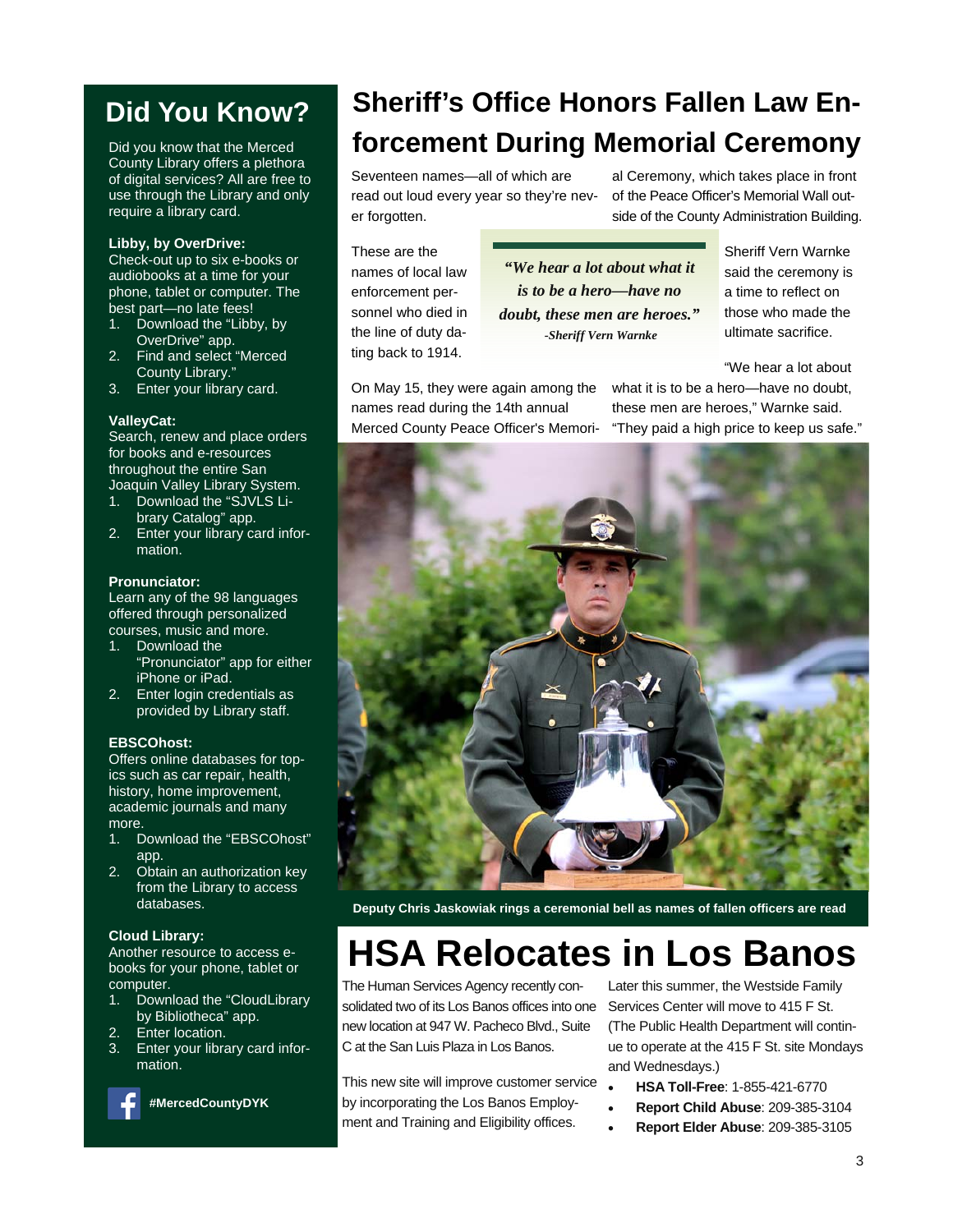## **'Registration Race' Pre-Registers more than 400 Teenagers to Vote**

In June, Assessor-Clerk-Recorder-Registrar of Voters Barbara Levey and the Board of Supervisors recognized schools and students that participated in the "Registration Race" program that gets high school kids pre-registered to vote. This effort resulted in nearly 500 registrations! Here are the numbers:

**Atwater High School**—45 **Buhach Colony High School**—88 **Golden Valley High School**—171

**Los Banos High School**—183 **Total registrations**—487

Congratulations to Taylor Parmley and Los Banos High School for finishing first in the Registration Race!

If you'd like to register to vote or pre-register if you're 16 or 17 years old, please visit www.registertovote.ca.gov.





**Winners of the 2019 Registration Race (pictured here) came from four different schools** 

## **UPCOMING MEETINGS:**

#### **Board of Supervisors**

 July 9, 2019 July 30, 2019 August 13, 2019 August 27, 2019 September 10, 2019 September 17, 2019

\*Regular Board of Supervisors meetings are held on scheduled Tuesdays at 10 a.m., unless otherwise specified. Meetings are held in the Board Chambers located in the County Administration Building at 2222 M Street, Third Floor, Merced, CA 95340.

**Follow Merced County on:** 

#### **Planning Commission**

 July 10, 2019 July 24, 2019 August 14, 2019 August 28, 2019 September 11, 2019 September 25, 2019

\*Regular Planning Commission meetings are held on the second and fourth Wednesday of each month (with the exception of December) at 9 a.m. in the Board Chambers located in the County Administration Building at 2222 M Street, Third Floor, Merced, CA 95340.



#### **Common Contacts**

**Board of Supervisors**  209-385-7366

**Behavioral Health**  209-381-6800

**Community and Economic Dev.**  209-385-7654

> **County Clerk**  209-385-7502

**Elections/Registrar of Voters**  209-385-7541

> **Fire Department**  209-385-7344

**Human Resources**  209-385-7682

**Human Services Agency**  209-385-3000

> **Library (Main)**  209-385-7484

**Public Works**  209-385-7602

**Sheriffs Office**  209-385-7451 (Main Jail) 209-385-7369 (Coroner) 209-385-7436 (Animal Control)

> **Recorder**  209-385-7627

#### **Municipal Advisory Councils**

**Delhi MAC meetings:**  7 p.m. second Thursday of the month, 16091 Locust St., Delhi

**Franklin-Beachwood MAC meetings:**  6 p.m. fourth Wednesday of the month, Franklin Elementary on Franklin Road

**Hilmar MAC meetings:**  6 p.m. fourth Monday of the month. 20077 Falke St., Hilmar

**Le Grand MAC meetings:**  7 p.m. first Monday of the month, 13038 E. Jefferson St., Le Grand

**McSwain MAC meetings:**  7 p.m. fourth Thursday of the month, 926 N. Scott Road, Merced

**Planada MAC meetings:**  6 p.m. first Wednesday of the month, 9167 Stanford Ave., Planada

**Snelling MAC meetings:**  6:30 p.m. second Wednesday of the month, Old Snelling Courthouse, SR 59, Snelling

**Winton MAC meetings:**  7 p.m. third Tuesday of the month, 7091 W. Walnut Ave., Winton

4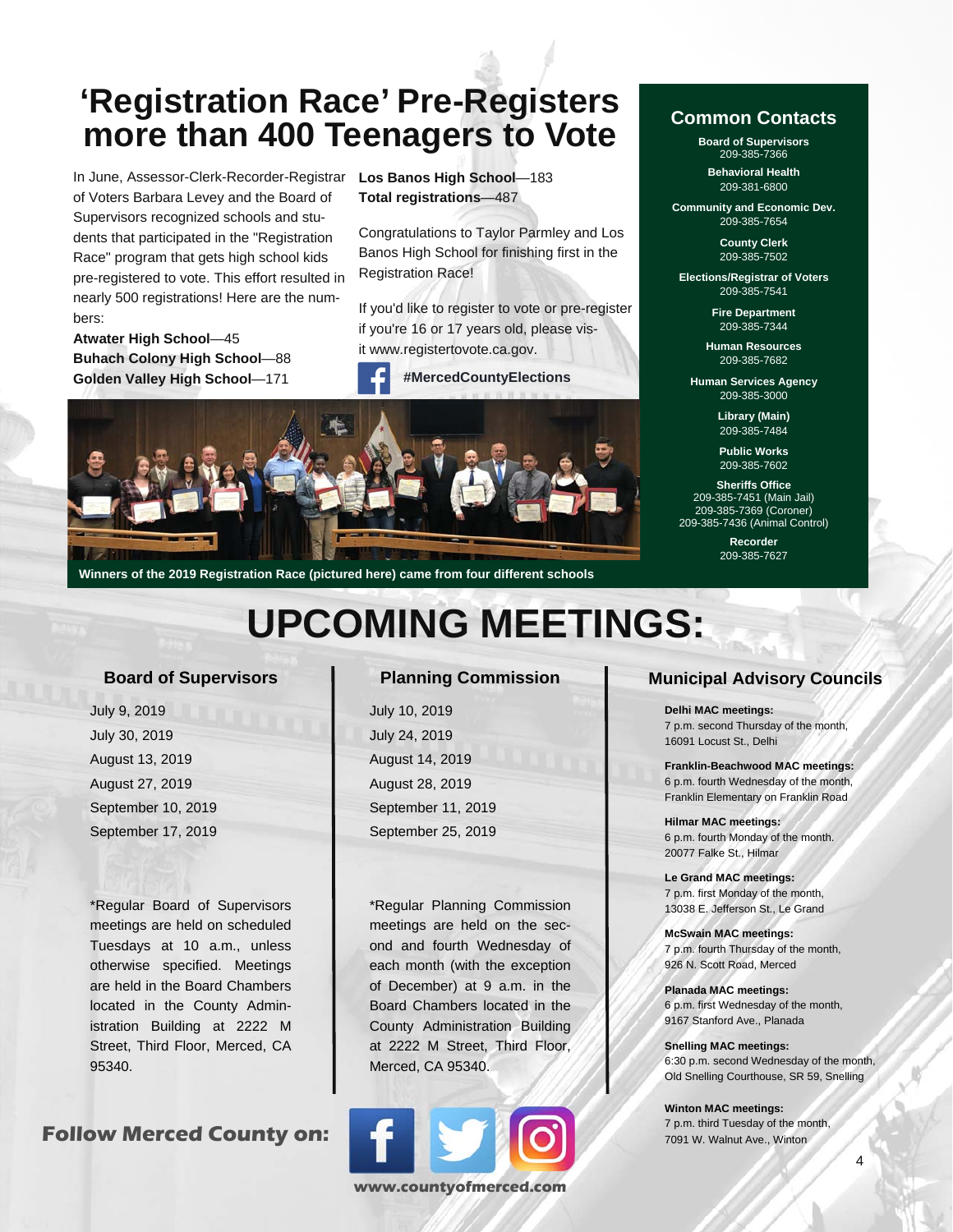

### **MERCED COUNTY FY 19-20 PROPOSED BUDGET—***AT A GLANCE*

*The FY 19-20 Proposed Budget is \$670.1 million, which is an increase of \$45.6 million from last year's Final Budget of \$624.5 million. This increase is primarily due to increased Federal/State revenues for health and human services programs, road funded projects, and development of the California Auto-Tech Testing and Development Center (CATDC). Of the \$670.1 million, \$528.6 million is programmatic funding and \$141.5 million requires funding from local discretionary resources (net county costs).* 



**ALL FIGURES IN MILLIONS\*** \*ALL FIGURES IN MILLIONS\*

### **Revenues vs. Expenditures**